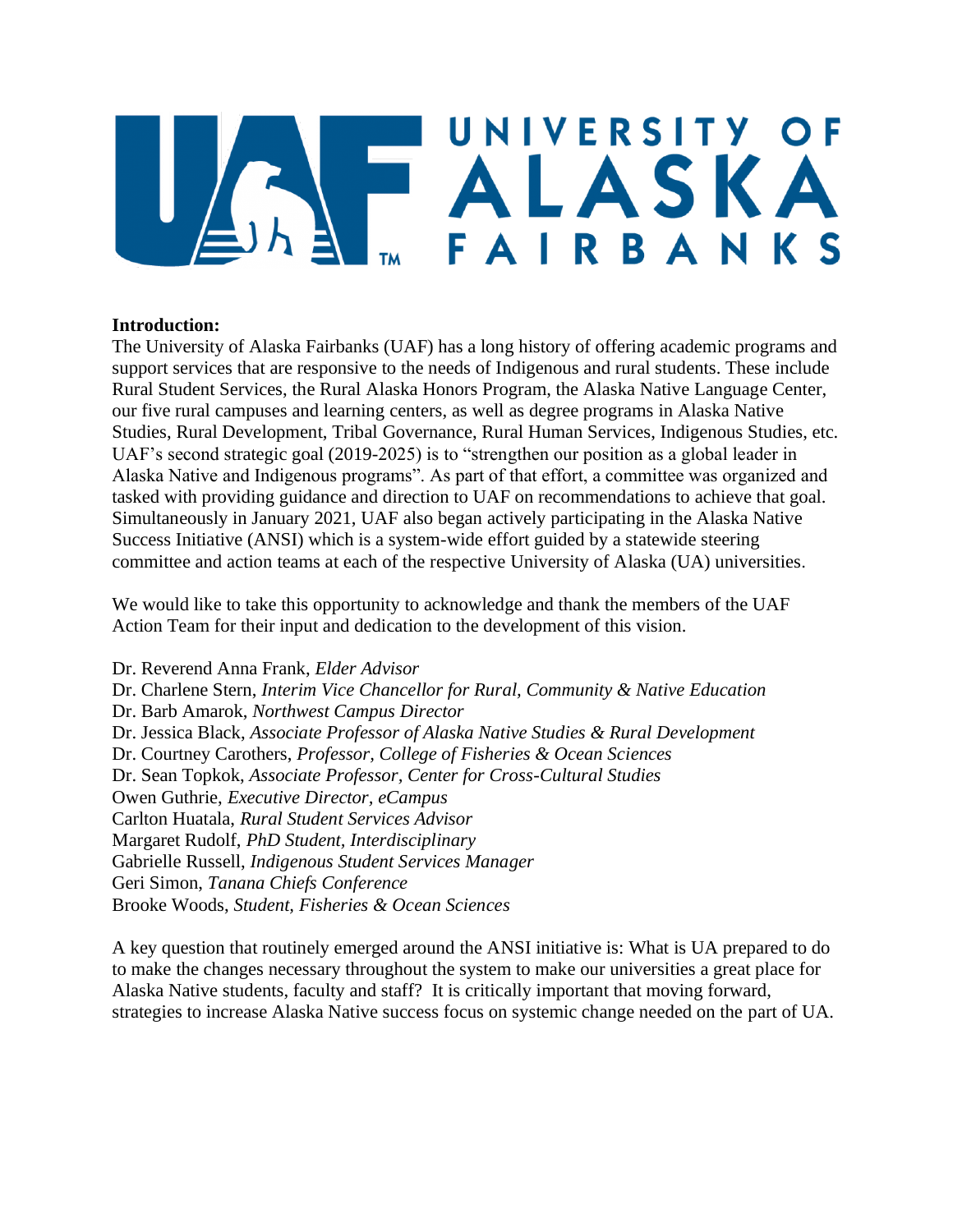## **UAF Priorities:**

- 1. Expansion of Indigenous and rural student serving programs and places
- 2. Recruit and hire Indigenous staff with a goal of employing a UAF workforce that reflects Alaska's population (approximately 20% Alaska Native/American Indian)
- 3. Set a priority of recruiting, retaining and promoting successful tenure and promotion of Indigenous faculty that reflects Alaska's population
- 4. Launch a campaign to increase Indigenous visual representation across UAF campuses including signage and art
- 5. Become a leader in Post-Secondary Indigenization Initiatives



## **Priority 1: Expansion of Indigenous and rural student serving programs and places**

As of Fall 2020, 19.6% of UAF's student body self-identified as Alaska Native/American Indian. UAF currently offers a number of highly effective programs that are designed to serve Indigenous and rural students. We propose to build and expand upon best practice models to increase recruitment, retention and graduation rates.

## *Indigenous and rural student serving programs:*

**Rural Student Services** (RSS): Currently RSS operates with a staff of (4) full-time advisors and a Indigenous Wellness Coordinator. These advisors advise an average of 500 students (over 100 students per advisor) which is double the national best practices ratio (50 students per advisor) for similar comprehensive advising support programs to be impactful. Over the past five years, the number of contact hours between RSS advisors and students has increased (0.9 hours per student per year) while the number of RSS advisors has remained the same. Despite this, the RSS advising model has a positive impact on both retention and graduation rates of Alaska Native/American Indian students. Increased investment in RSS would go further toward increasing these rates.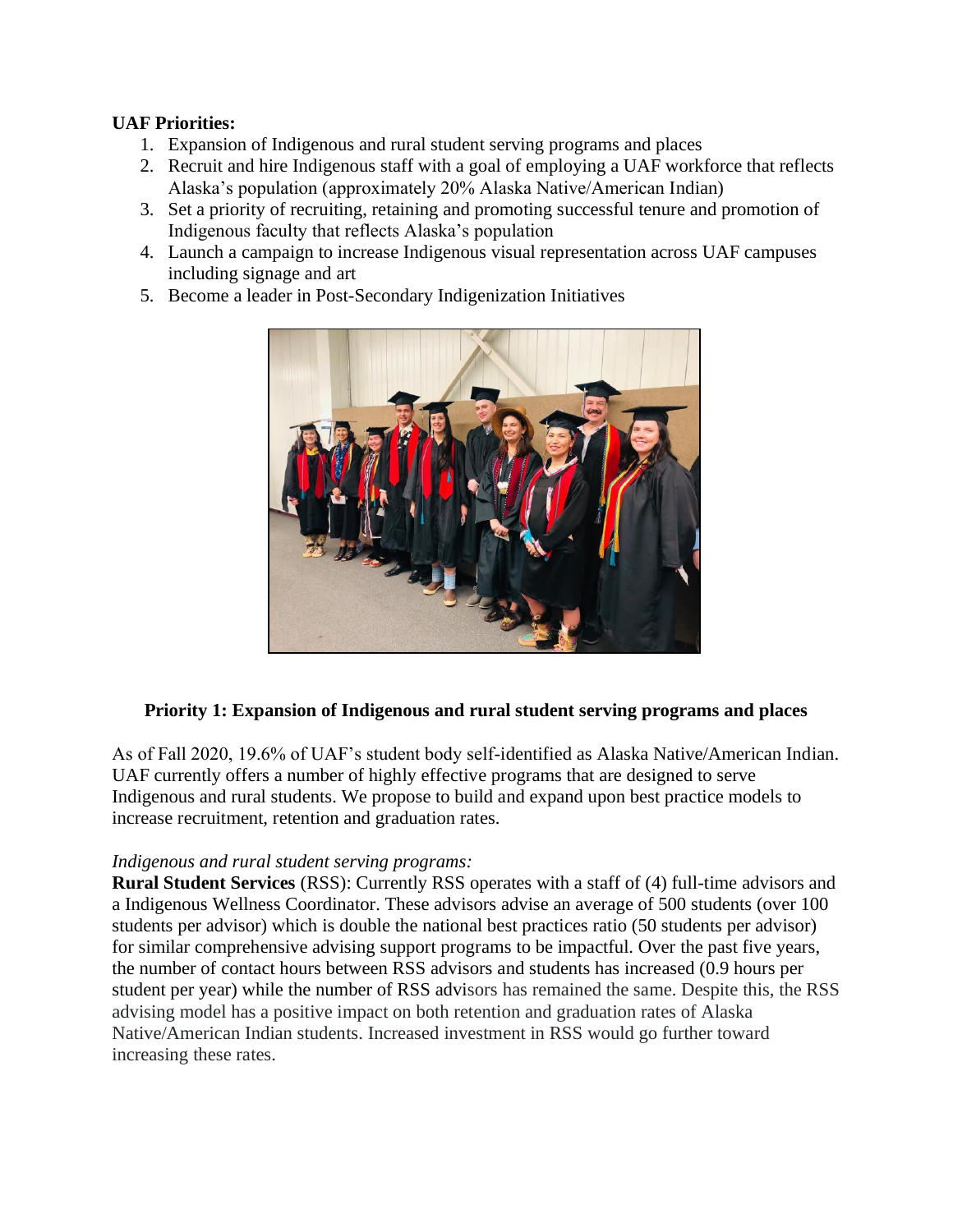- Over a 5-year average (2015-2019), the **retention** rate of Alaska Native/American Indian students served by RSS (52.9%) is **8.2%** higher than Alaska Native/American Indian UAF students who are not served by RSS (44.7%). The overall retention rate for Alaska Native/American Indian UAF students is 46.3%.
- Over a 5-year average (2015-2019), the **graduation** rate of Alaska Native/American Indian students served by RSS (16.7%) is **4.6%** higher than Alaska Native/American Indian UAF students who are not served by RSS (12.1%). The overall graduation rate for Alaska Native/American Indian UAF students is 13.6%

Being able to hire more advisors and decrease the current caseload per advisor would allow more time with each student to assure that we are truly providing a wrap-around approach that is more holistic in supporting our students' needs. The additional time spent with each student would go further toward positively impacting graduation and retention rates.



**Examples of additional strategic investments in RSS could include financial support for:** 

- **Degree completion advisor**  Over the past five years, a significant number of our students who have completed some college but have not earned a degree or certificate and discontinued taking classes is significant. In one advisor's case load of 110 students, 14 students have discontinued their degrees with less than five classes left to graduate. This is a focus that needs to be addressed quickly before more time passes. A degree completion advisor could focus their efforts in helping students return to finish up.
- **Degree completion scholarship support**  Scholarship support is not only an incentive but helps to offset the costs for students returning to school for degree completion. In many cases, students that have "stopped out" become ineligible for federal and tribal scholarships.
- **Wellness and outreach programming**  Recently RSS hired an Indigenous Wellness Outreach Coordinator. Though the position has only been in existence for six months, the requests for more programming to meet the needs of our students and the community have already become overwhelming. An assistant and more funds to help arrange programming logistics and materials would free up time for the Wellness Coordinator to meet individually with students.
- **Peer mentoring development and academic coaching support**  RSS student feedback surveys and direct students requests have identified advising needs for help with the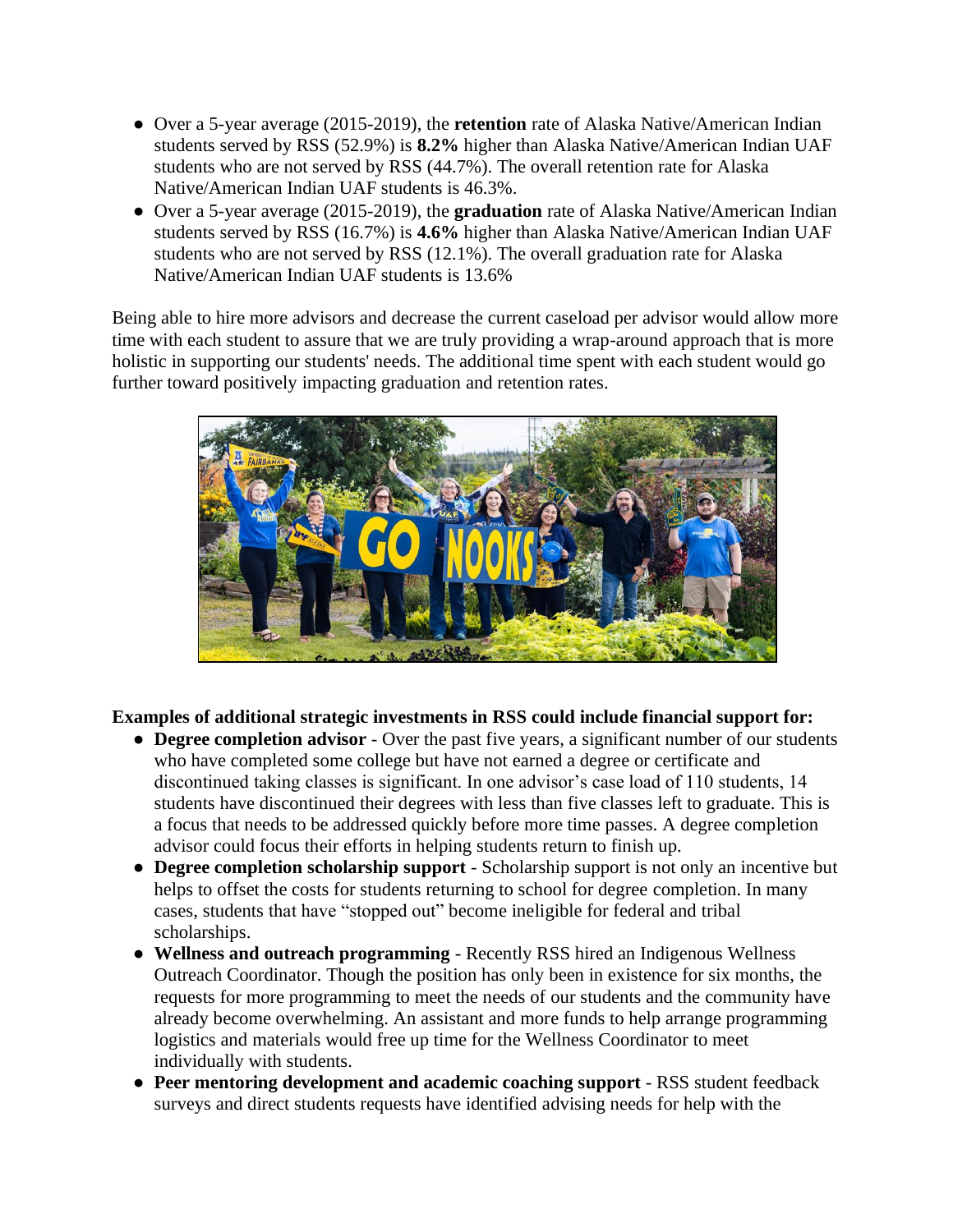following: resume writing, individual homework assignments, helping students to identify what is needed in each class, ordering books, and helping complete scholarships. These requests could be addressed with peer mentoring or academic coaching positions.

- **Tutoring services**  The importance of having paid professional tutors has become increasingly apparent over the years. While RSS has partnered with Development Education faculty to volunteer hours during our RSS Study hall cohort, the demand for inperson tutoring exceeds the availability. RSS has students who require tutoring as part of their weekly schedule to assist with completing assignments and some students often rearrange their schedules and childcare in order to meet with the same tutor weekly. More consistent and robust tutoring services would better help to meet the needs of our students.
- **RSS Cohort/Study hall** In the past, RSS was able to arrange a RSS Cohort and Study Hall for first year students which included funding for textbooks ahead and scholarship incentives for completing the fall semester in good standing (earning 12 credits with 2.5 GPA or higher). At that time, 100% of participating students met the requirements and registered for the following spring semester. Once, however, the scholarship incentive was not an option, the number of students who met the same requirements the following semester dropped to 45%.
- **RSS sponsored student clubs/organizations**  As part of the effort to provide and build a sense of belonging and community, RSS offers programming including Positive Connection Nights as well as through Alaska Native Student Organizations such as: Alaska Native Education Student Association, Alaska Native Social Workers Association, American Indian Science & Engineering Society, Native Alaskan Business Leaders, UAF Beading & Sewing Club, Iñu-Yupiaq Dance Group, Native Student Union of UAF, Native Games, Troth Yeddha' Dance Group, and Festival of Native Arts. The ability to provide funding for such activities and support for student clubs/organization events helps to maintain their presence and participation on the Troth Yeddha' Campus.

**Rural Alaska Honors Institute** (RAHI): Currently, RAHI receives an average of 100 applications per year, yet is only able to accept approximately 50% of applicants. The majority of students who attend RAHI are Alaska Native (81%) and Alaska Native participants who attend RAHI are nearly twice as likely to obtain a bachelor's degree in the UA system than those who do not attend (19% vs. 10%). RAHI's goals are to increase application acceptance rate to 80% annually, which aligns with the UAF Retention Teams priority to expand summer bridging programs, and to increase support for their alumni as they pursue their degrees. The expected outcomes of these goals are the preparation of more students across the state for college success and an increase in the rate of degree attainment among Alaska Native students.

#### **Examples of additional strategic investments in RAHI could include financial support for:**

- **Scholarships to RAHI alumni attending UAF, UAS or UAA**  Current scholarship funding includes \$5,000 (one \$2,000 award and two \$1,500 awards) for first-time students attending any UA and \$25,000 (eleven \$2,000 awards and two \$1,500 awards) for firsttime students attending UAF. There is currently no financial support for continuing students.
- **A non-represented faculty position that could also serve as an academic advisor for RAHI students and alumni** - Such a position could teach core courses during RAHI and provide academic advising to students at UAF during the academic year.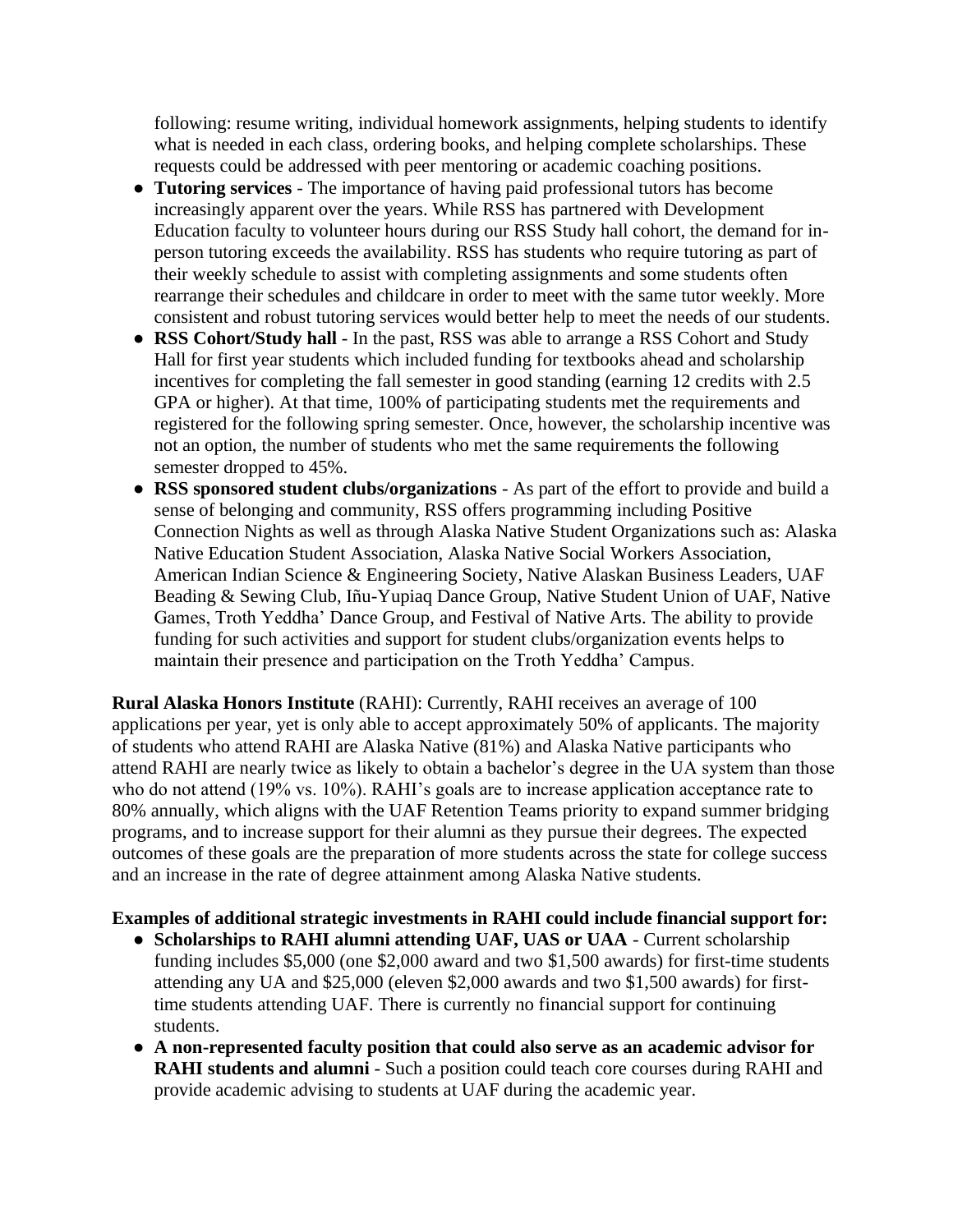- **A college success coordinator position for RAHI alumni** Such a position could support alumni pursuing a degree regardless of where they are enrolled through financial aid, career, and program application assistance as well as coordinate alumni outreach and events
- **Care packages** Funding for care packages for RAHI alumni would help to provide a sense of support to active students.



#### *Indigenous and rural student serving places*

**Troth Yeddha' Indigenous Studies Center** - UAF's number one capital goal is to construct the Troth Yeddha' Indigenous Studies Center. A site was officially designated on the West Ridge of campus between the Museum of the North and the Reichardt building and a conceptual design was completed for a 34,000 square foot facility and an outdoor Legacy Park. The fundraising campaign has raised \$1.8 million to date. UAF is currently working with Bettisworth North to revise the design to expand the administrative space from 28 offices to 45+ offices to accommodate program growth. Advancing to the next phase of pre-development would require schematic design.

**Additional residential housing options on campus for Alaska Native and rural students** -

Currently, the College of Rural and Community Development operates the Eileen Panigeo MacLean House on the Troth Yeddha' Campus. Eileen's house was established to provide students from the Arctic region and other rural areas of Alaska with a safe, inviting, and supportive community environment that would be helpful in the transition from small, tight-knit rural communities to university life in the city of Fairbanks. The current capacity of Eileen's House is 20 students (10 male and 10 female spaces). Each fall there is a waitlist for students who want to get a room at Eileen's house and the demand for additional residential housing with the same mission and focus would allow us to expand this same level of residential and transitional support to more of our incoming students.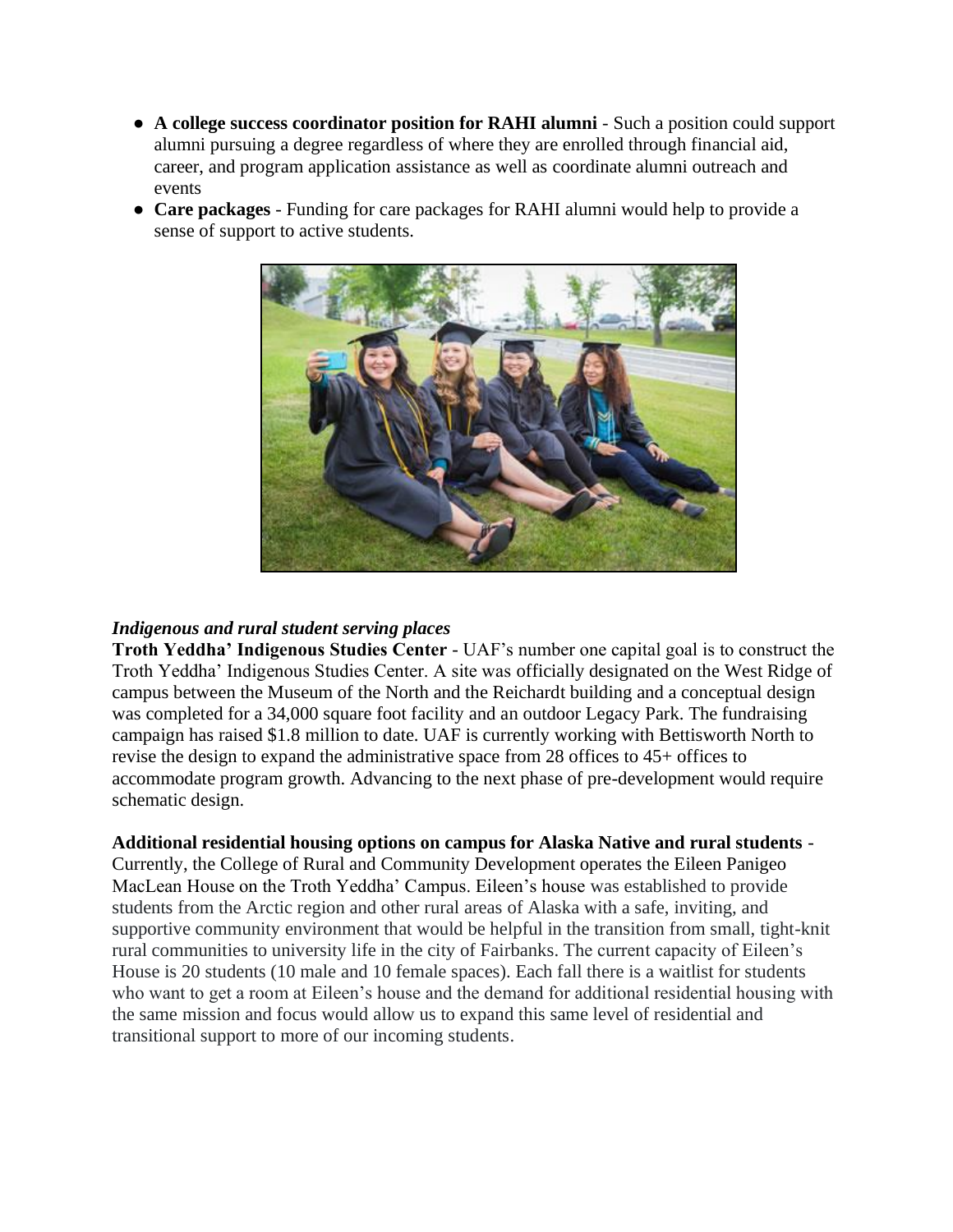#### **Priority Two: Recruit and hire Indigenous staff with a goal of employing a UAF workforce that reflects Alaska's population (approximately 20% Alaska Native/American Indian)**

As of Fall 2020, 9.7% of UAF staff self-identify as Alaska Native/American Indian. Having a workforce that reflects Alaska's population is critical to meeting UAF's goals of diversity, equity and inclusion. With a student body that is 19.6% Alaska Native/American Indian, we recognize the importance of employing Indigenous staff throughout the university system who can help students (often non-traditional and first generation students) to successfully achieve their postsecondary educational goals. As an employer, UAF is committed to fostering diversity and would utilize strategic investments to "grow our own" workforce to better serve Indigenous students.

## **Priority Three: Set a priority of recruiting, retaining and promoting successful tenure and promotion of Indigenous faculty that reflects Alaska's population**

Currently, 5% of UAF faculty self-identify as Alaska Native/American Indian. Research has demonstrated that educators of color can help close access and opportunity gaps for students of color while being vital to the well-being of students of all races. By ensuring more Indigenous faculty in UAF classrooms, Indigenous students will have greater opportunities to see themselves represented which leads to numerous positive outcomes. Lundberg and Lowe (2016) found that higher quality relationships between Indigenous students and faculty were positive predictors of academic competence. Strategic investments in this area would help to expand faculty and course offerings in high demand areas including Alaska Native languages, Tribal Governance, and Indigenous Studies as well as in disciplines where Indigenous faculty have been historically underrepresented.

Specific strategies may include:

- Identifying current Indigenous term and adjunct faculty for rank changes to tenure track faculty positions.
- Identifying systematic barriers to tenure & promotion of Indigenous faculty and faculty of color
- Assessing tenure and promotion processes (including unit peer criteria) for inclusivity of Indigenous knowledge production and dissemination as well as opportunities for Elders and other knowledge keepers to engage in the evaluation of candidates.
- Ensuring representation from Indigenous faculty on tenure & promotion review committees as well as educating all faculty who serve on these committees on Indigenous inclusivity
- Identifying best practices for incorporating Indigenous knowledge production and community service into unit criteria across all departments
- Creating a program around Indigenous mentoring to support emerging Indigenous scholars' contributions to their respective fields, to provide guidance with Indigenous faculty career paths by tenured Indigenous faculty and leadership, and to nurture a positive rapport with university employees, students, and communities.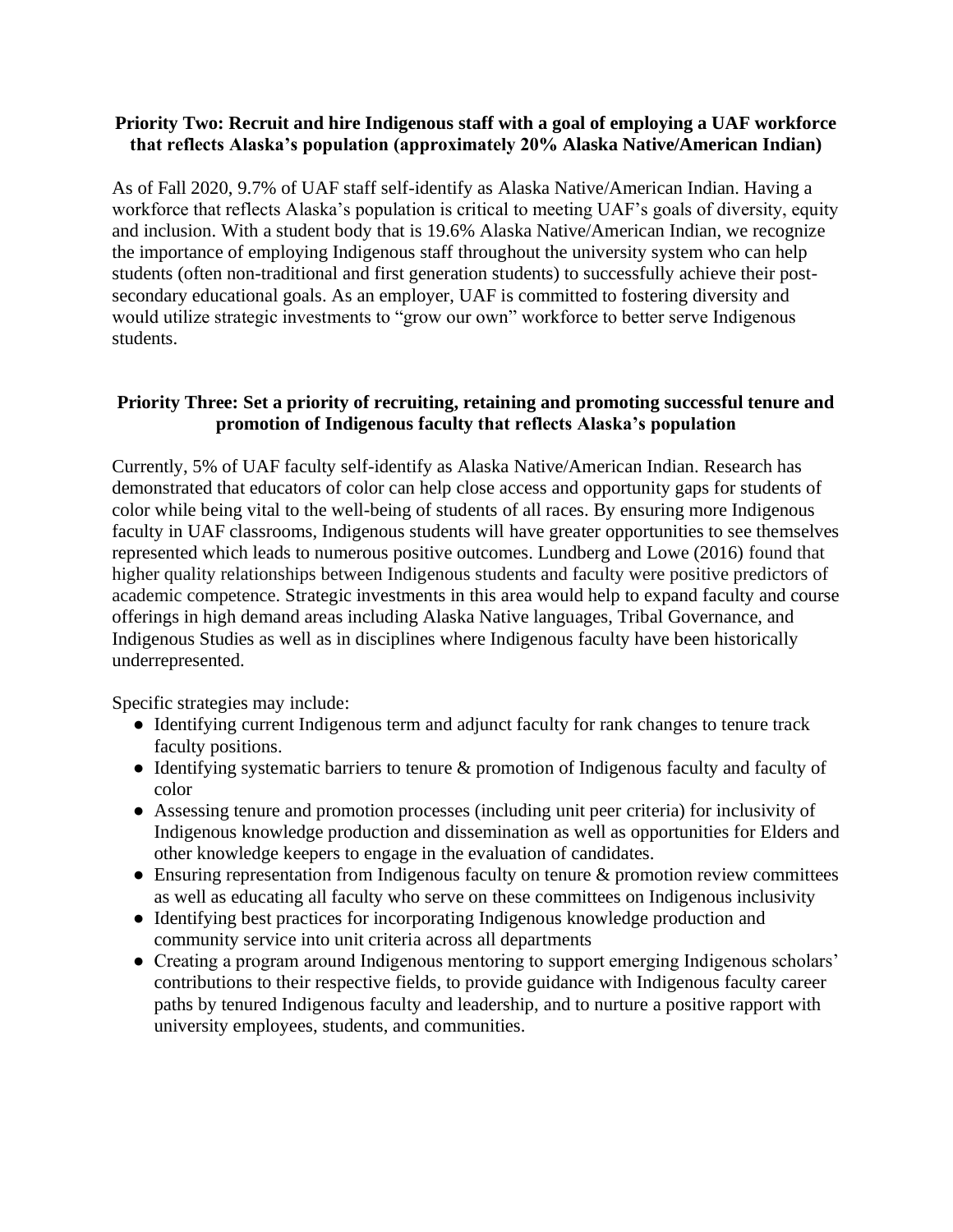### **Priority Four: Launch a campaign to increase Indigenous visual representation across UAF campuses including signage and art**

UAF, like all UA campuses, is located upon the ancestral lands of Alaska Native peoples. As part of that recognition, UAF is planning to undertake a campaign to increase Indigenous visual representation at our Troth Yeddha' campus in Fairbanks, Community and Technical College campus, and at our rural campuses. Strategic investments in this area would help to support signage and art installations that aim to honor and uplift Indigenous peoples, languages and places in the physical campus environment.



## **Priority Five: Become a leader in Post-Secondary Indigenization Initiatives**

Indigenization of post-secondary education is the practice of acknowledging and redressing the ways in which Indigenous Peoples, their scholarship, history, culture, and ways of knowing have been excluded from or made invisible within post-secondary institutions and post-secondary education. Post-secondary Indigenization Initiatives is less of a prescriptive plan and more of an ongoing commitment on the part of a higher education institution. The ANSI team would continue to work on identifying areas of particular importance that can help provide direction to UAF in this regard.

Examples of initiatives could include:

- Development of IRB protocols with working with Indigenous communities, including data management practices.
- Development of innovative co-production of knowledge practices and approaches
- Exploring how other Universities are approaching the decolonization of policies and practices
- Strategize on engaging more from the UAF community to engage in initiatives that advance equity